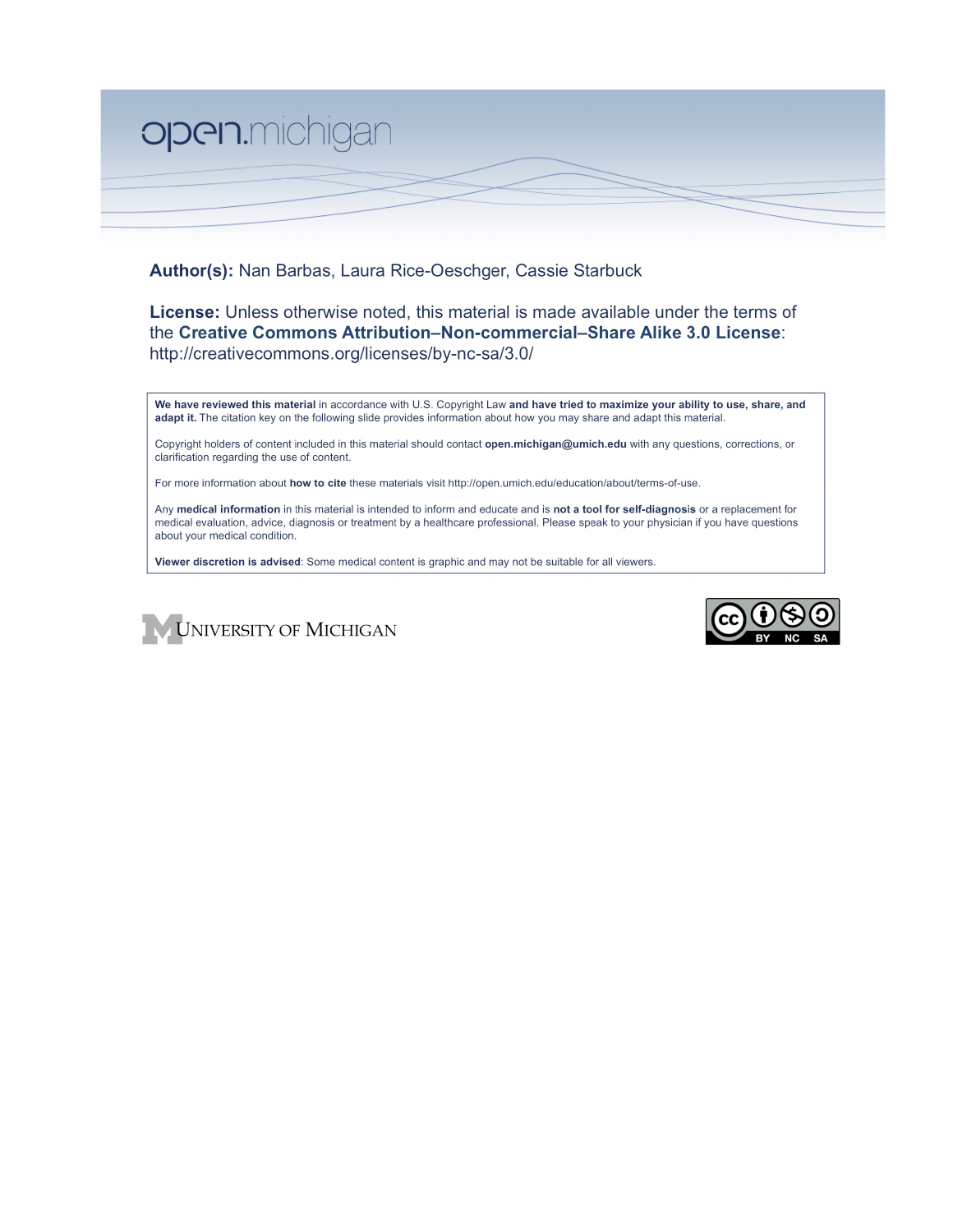# The Shapes of Memory Loss

*Stories, Poems, and Essays from the University of Michigan Medical School and Health System*

Nan Barbas

Laura Rice-Oeschger

Cassie Starback

*Contributions by Patients, Family Members, and Health Professionals*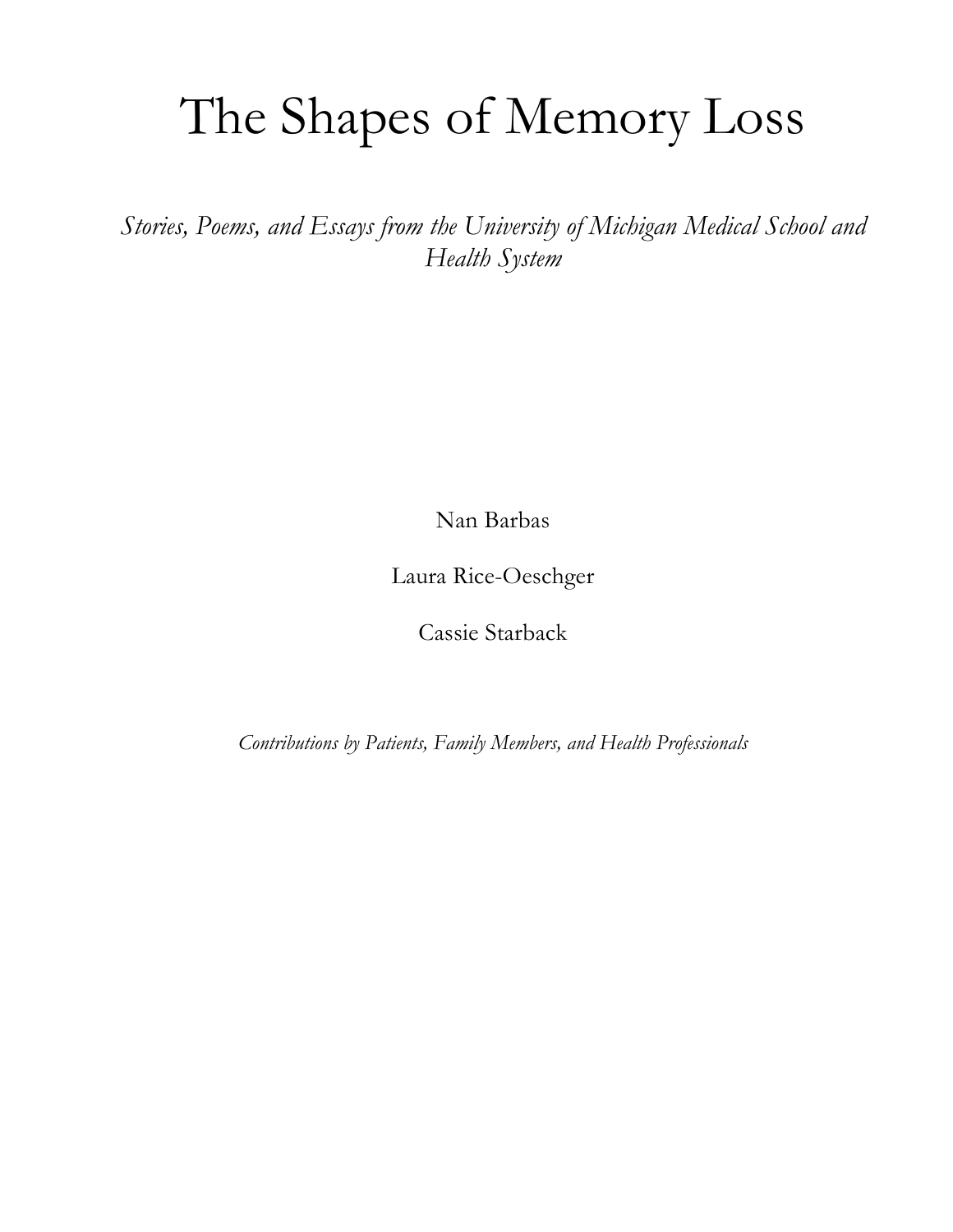Disclaimer: Writings in this anthology may include authors' experiences receiving health care or medical treatments. We acknowledge that each author may have had personal and individualized medical experiences and received a variety of recommendations for managing their illness. The contributions to this anthology do not reflect the organizers' or editors' perspectives or recommendations. The content of the writing contained in this anthology is not necessarily representative of state of the art medical knowledge for dementia care.

#### Cover Design by Kim Cinko

Cover Art: Untitled Watercolor, 2010 by Aviva Robinson, reprinted with permission.

Aviva Robinson's paintings have been shown in numerous galleries and exhibitions throughout Michigan. She has won awards for her art and her philanthropy to the arts. The Detroit Institute of Art, Arts Foundation of Michigan, and Concerned Citizens of the Arts of Michigan are only a few of the organizations for which she has served as board member or committee member. She continues to be a productive painter well into her journey with memory loss.

Published by MPublishing, University of Michigan Library

Copyright © 2013 The Regents of the University of Michigan

CC-BY-NC-SA http://creativecommons.org/licenses/by-nc-sa/3.0/

Content available online at http://openmi.ch/shapes-of-memory-loss

ISBN-13: 978-1-60785-292-6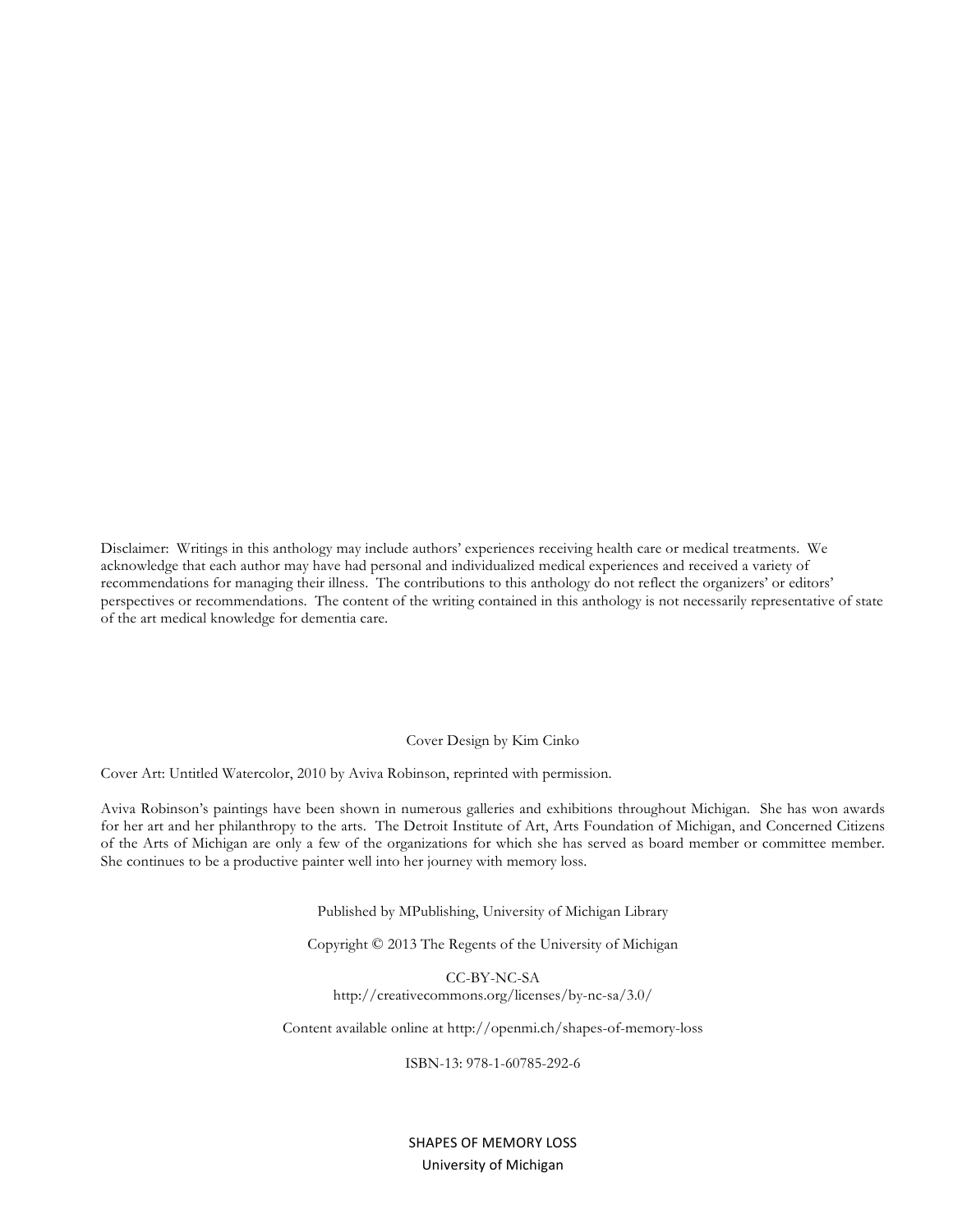## **CONTENTS**

Preface Foreword Acknowledgments

#### *Perspectives of those who live with memory loss*

Good Fortune Ken Saulter

Between Us Ken Saulter

My Mask Ken Saulter

How I Learned to Speak English: An Elementary School Memory Josephine Moreno

Wandering Together Pam and Phil Hoffer

Sweetheart Pam Hoffer

Elderberry Club Kathi Tobey, Elaine Reed, members of the Elderberry Club

Evermore

Kathi Tobey, Elaine Reed, members of the Elderberry Club

Wisdom Keeper

Kathi Tobey, Elaine Reed, members of the Wisdom Keepers Group

Tick, Tock

Gretchen Smith

Stall

Leslie Rzeznik

Brain Kisses Bone So Hard It Forgets What It Is Leslie Rzeznik

Approaching Joy Leslie Rzeznik

When Your Worst Fear Becomes Reality Myriam Torres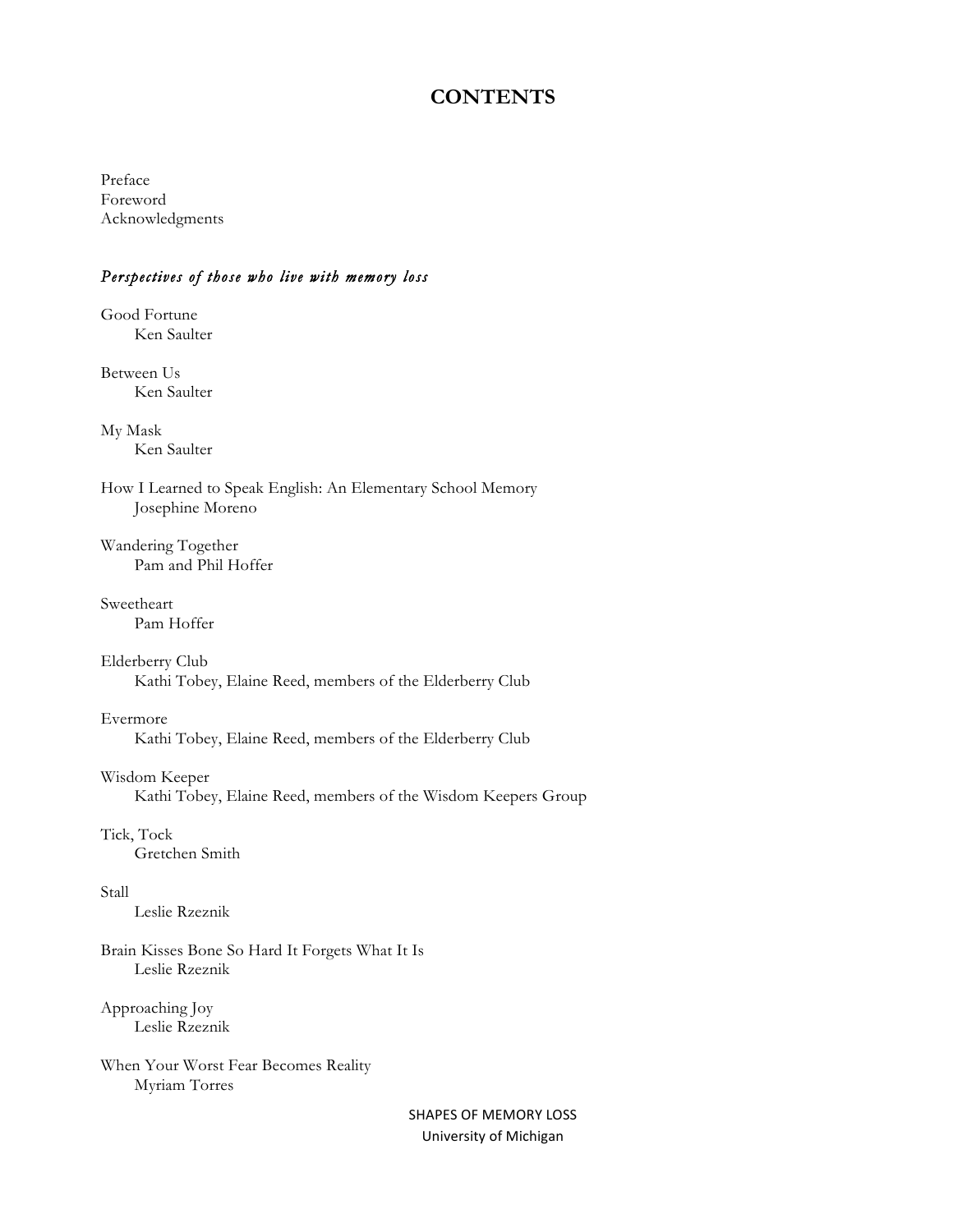If You're Dealing with Memory Loss Myriam Torres

## *Family and friends reflect*

Memory of a Poem Julie Young

Alzheimer's Stole My Grandma Alberta Sabin

My Husband is Leaving Anita Buckmaster

Little Bunches of Joy Barbara Tucker

The Fawn Enters the Wood Where Things Have No Names Lauren Scott

Our Petoskey Stepping Stones Shari Thompson

My Mother was Here Yesterday, Today; Now Gone Away Forever Sharon Greene

They Didn't Teach Me This in College Joanne Lord

Memories of My Mother Gail Fromes

Hector and Elizabeth Donna Zajonc

My Brother Alvesta Smith

Father Christine A. Yared

The Play Christine A. Yared

A Sister's Perspective Frieda H. Morgenstern

Stewart A Pam McCombs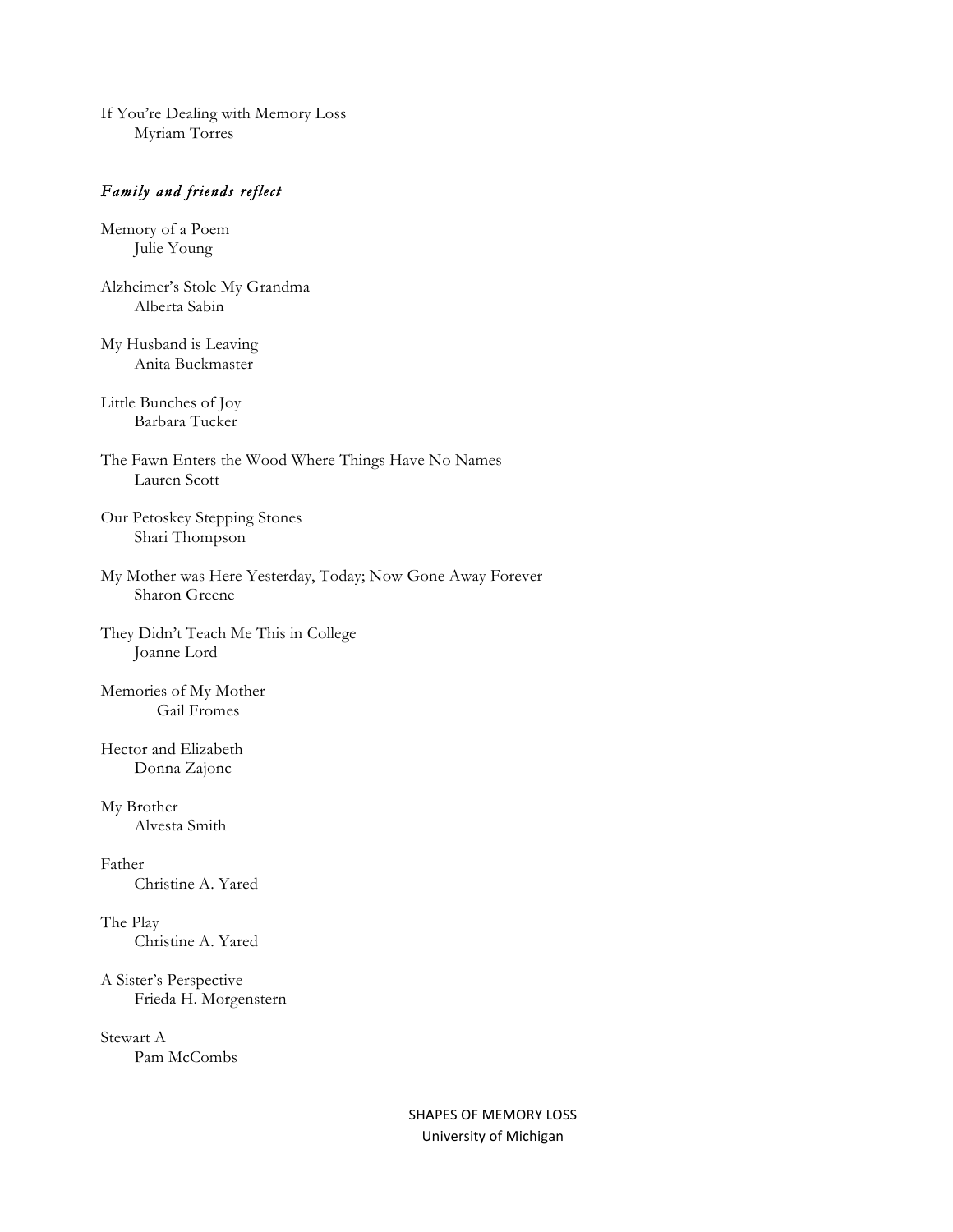Homemade Phantoms Carol Burton

Where Has My Love Gone Deborah Mecks

Good News/Bad News Katharine Stribe

### *Medical students creatively interpret*

Talking to June Shilpa Gulati

Pieces Jonathan Awori

Unconventional Art Amanda Wong

Evergreen Gregory Jaffe

Karen Thomas Filardo

The Ones Left Brittani Jackson

This is You Emily Smergel

Everywhere's A Mountain Sarah Williams

A Word about the U-M Supporting Programs

Online Resources

Support Future Programs

The Editors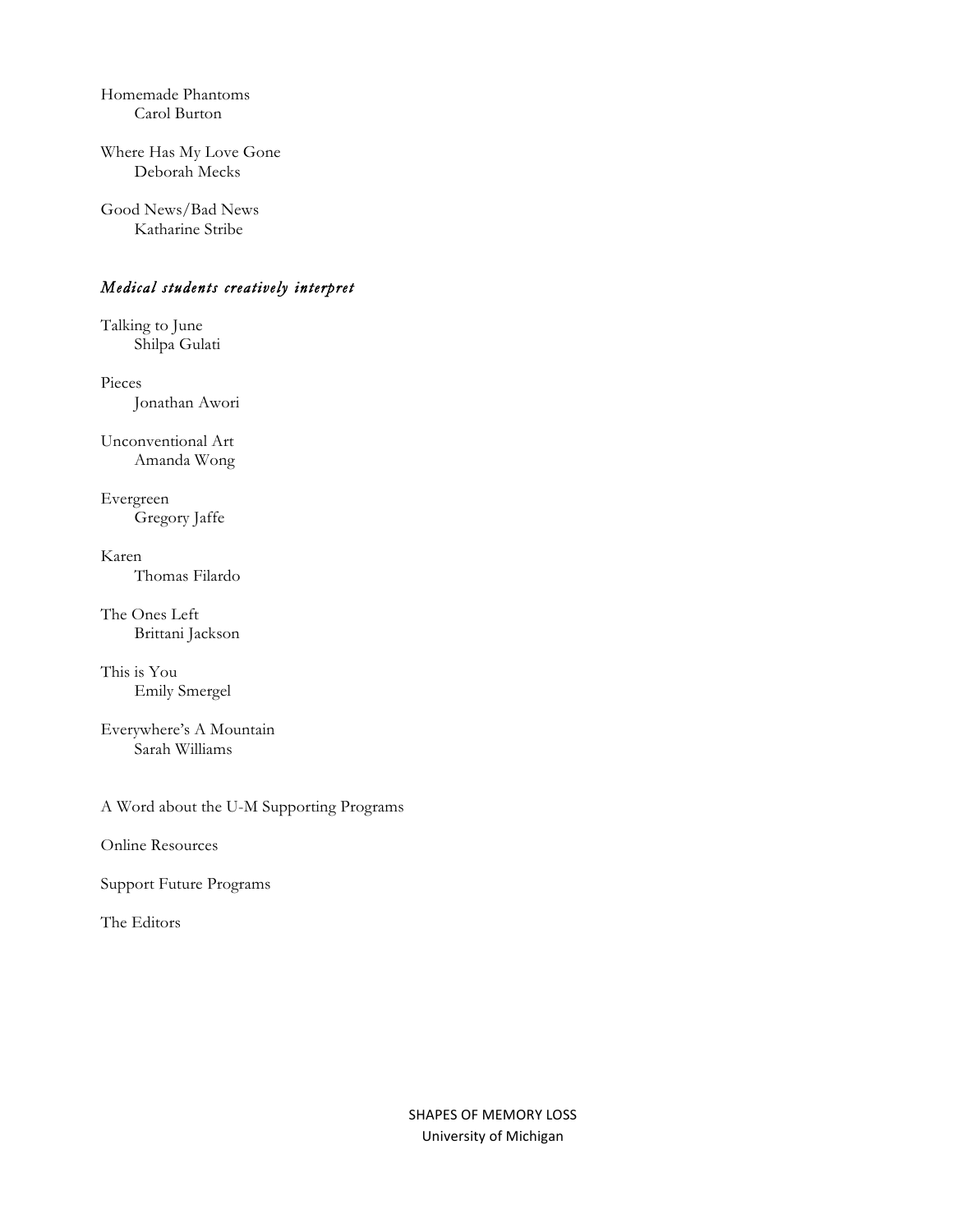## **PREFACE**

I recently finished reading Per Petterson's beautiful novel, "Out Stealing Horses," set in Norway, narrated as a reflection by sixty-seven year-old Trond. He reflects on events from the summer when he was fifteen years old that reverberate through the rest of his life. Trond postulates:

"If I just concentrate I can walk into memory's store and find the right shelf with the right film and disappear into it and still feel in my body that ride through the forest with my father."

Petterson's passage beautifully describes the connection that exists between memory and sensation, memory and emotion. I believe that the strength of this type of connection is one explanation for those moments of lucidity that my patients with memory loss or dementia often experience.

We stay connected to our emotional lives and our sensations though, for some, it may be difficult to communicate that connectivity to others. One of the authors of an essay included in this collection becomes reflective when she is told by a woman facing dementia that she intends to write about her illness as "the last thing I write about." The author states this "is interesting since dementia is a disease of memory and personality. In saving your illness for last, your spirit is portrayed…teasing dementia, saying that you will still be able to write your story."

This anthology is a collection of writing that demonstrates the contributors' ability to "walk into memory's store" and to "tease dementia."

We have invited writers to share their experiences with memory loss, to tease dementia. Members of the University of Michigan community submitted poetry, short fiction, journal entries, and narrative essays. Amongst the authors of the pieces included in this collection are patients at the University of Michigan who are experiencing memory loss or cognitive changes due to illnesses such as Alzheimer's disease, strokes, head injuries or other conditions. Some wrote independently of memories of their lives or of their thoughts and feelings about living with changes in their memory or thinking abilities and the effect of those changes on their lives. Some received assistance in expressing these ideas in writing. Other authors included family members and friends who have watched, lived with, cared for, struggled with, or shared laughter about the changes that their husbands, wives, sisters, parents or friends have endured. Professionals who care for patients with cognitive impairment also contributed their reflective thoughts, and a group of doctors-to-be contributed pieces written in the context of interviews conducted with individuals with memory loss.

The inspiration for this project came from our experiences sharing in the journeys of our patients at the Cognitive Disorder Program in the Department of Neurology, and with individuals and groups affected by memory loss who participate in programs at the Michigan Alzheimer's Disease Center and the U-M Silver Club Memory Loss Programs. On a daily basis, we strive to help our patients and their families live the most comfortable and fulfilling lives they can, even as changes confront them. We have drawn on the processes of writing, storytelling, and creative communication. It is in this spirit that this collective, collaborative project, including patients and their extended communities, was undertaken.

We hope readers of this collection enjoy the original, creative, and inspired pieces they will encounter here. We think you will gain a deeper understanding of what it means to live with cognitive changes and memory loss.

Lastly, kudos to the authors. We are awed by their courage to examine the emotions that come with the experience of memory loss due to illness, the immense creativity they demonstrate in recording their emotions in written words, and their extraordinary generosity in sharing their words with others.

Nan Barbas March, 2013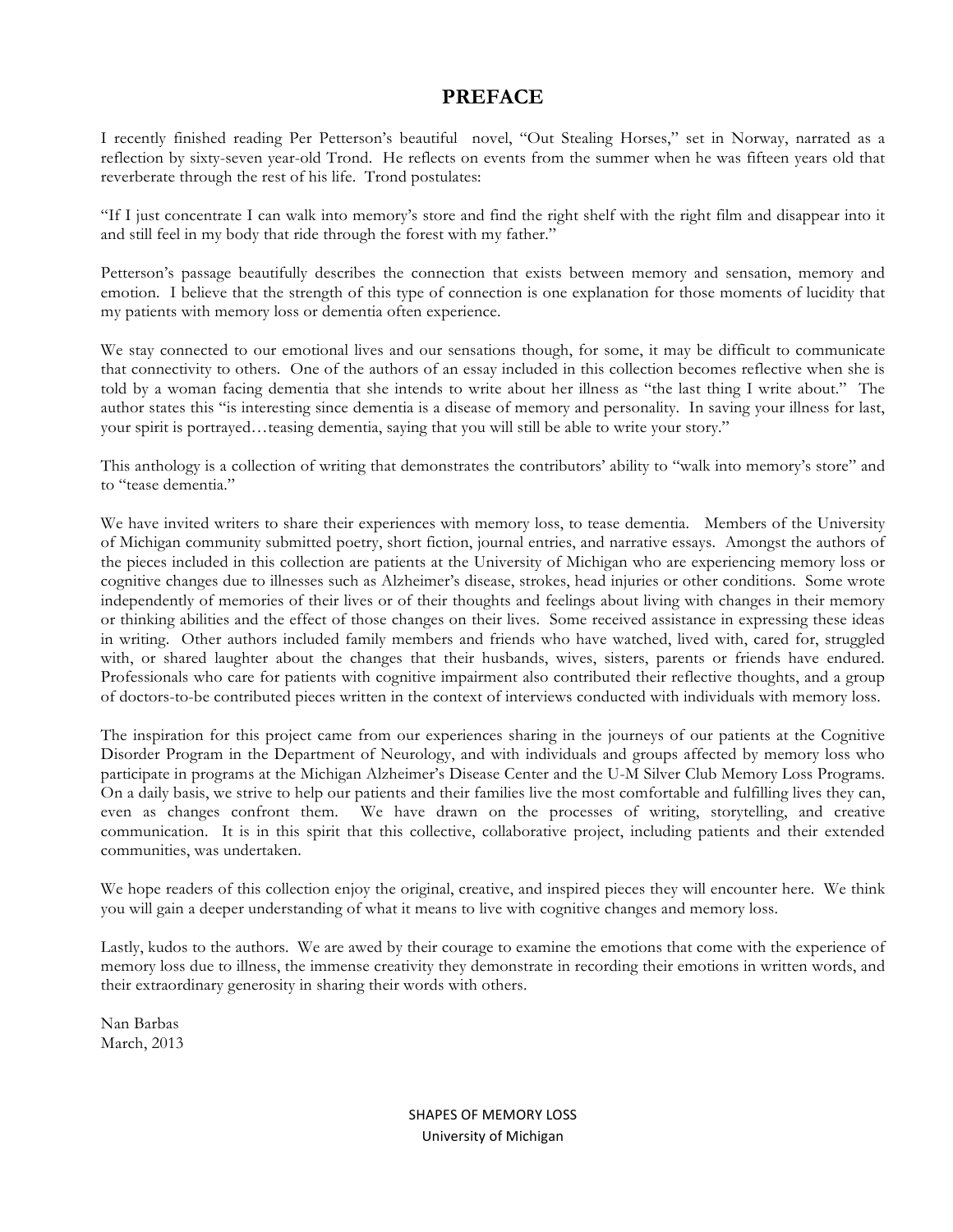## **FOREWORD**

"Papa, is that…is that your dad?"

Papa cried. We knew it was so. He had painted an abstract image of his father, richly portrayed in vibrant blue-green watercolors. But he had done it in late-stage Alzheimer's disease, after he had lost his words. Yes, his words. But not his father's memory. Not his own emotional self. Papa was still in there. And he came out in spirit colors for all of us to see and know afresh.

As a neurologist who treats cognitive disorders, I shouldn't have been surprised at his persistent (even new-found) abilities. Research has provided many accounts of incredible expressive potential unleashed in the throes of dementia, traumatic brain injury, stroke, epilepsy, and other neurologic conditions. But I didn't really see it for what it was. My dad was getting his story out. He needed to let us know who he was. He wanted us to feel his elemental fire, still burning in the soul space deep within.

Papa taught me that the soul of a person with Alzheimer's disease still sings and paints and dances and writes and portrays itself to all who truly perceive. There remains a story to "tell," though the affliction of cognitive impairment may alter the voice, making it unrecognizable to even the speaker at times. But I am convinced there is no greater privilege in this world than to help another person find and express his/her true voice, and no greater crime than to silence it.

We all have richly-woven life stories. Like a memory quilt, these stories are meant to be shared and felt. They can bring comfort, along with a blood stain or two. But they must not be left in the cedar chest. Such treasure is too fine for rot and moth. We need the warmth of home found in their weave. And all quilt makers need their work to be loved and valued.

It took very little time during my visit to the Michigan Alzheimer's Disease Center and Cognitive Disorders Clinics in 2012 to realize how special the place, and its directors, staff, patients, and care givers are. There is such an atmosphere of affirmation and validation there; a focus on living life as richly as possible in every moment we are given. And the Center is determined to provide all the tools and support needed to make life quality as good as it can be. I actually felt a sense of personal wellness just being there and interacting with those fine people.

And here, showcased on these pages, true to form, they have taken things soaring to another level altogether. Contained herein are memories, emotions, quilts and paintings, songs and stories, lilting dance and weary plodding, blacks and whites, darks and lights, the rain and sun of life in this world. All expressed through the realities of affliction, unfiltered, unframed, and untethered.

And on each page, in each emotive line, the light of personhood illuminates the dark of human affliction, revealing a multi-faceted diamond of the self. The treasure of each life, to be seen, touched, known.

And when we all reach in to cherish the find, we join hands with the rest of humanity. And that is the only way we win.

So open the chest, wrap up in some quilts, and behold the hidden treasures of life and memory contained herein. As you do, remember the lives, remember the stories, pass them down to the young ones. In doing so we honor our elders, validate ourselves, and inspire our children.

Daniel C. Potts, M.D.

Founder and President, Cognitive Dynamics Foundation www.cognitivedynamics.org